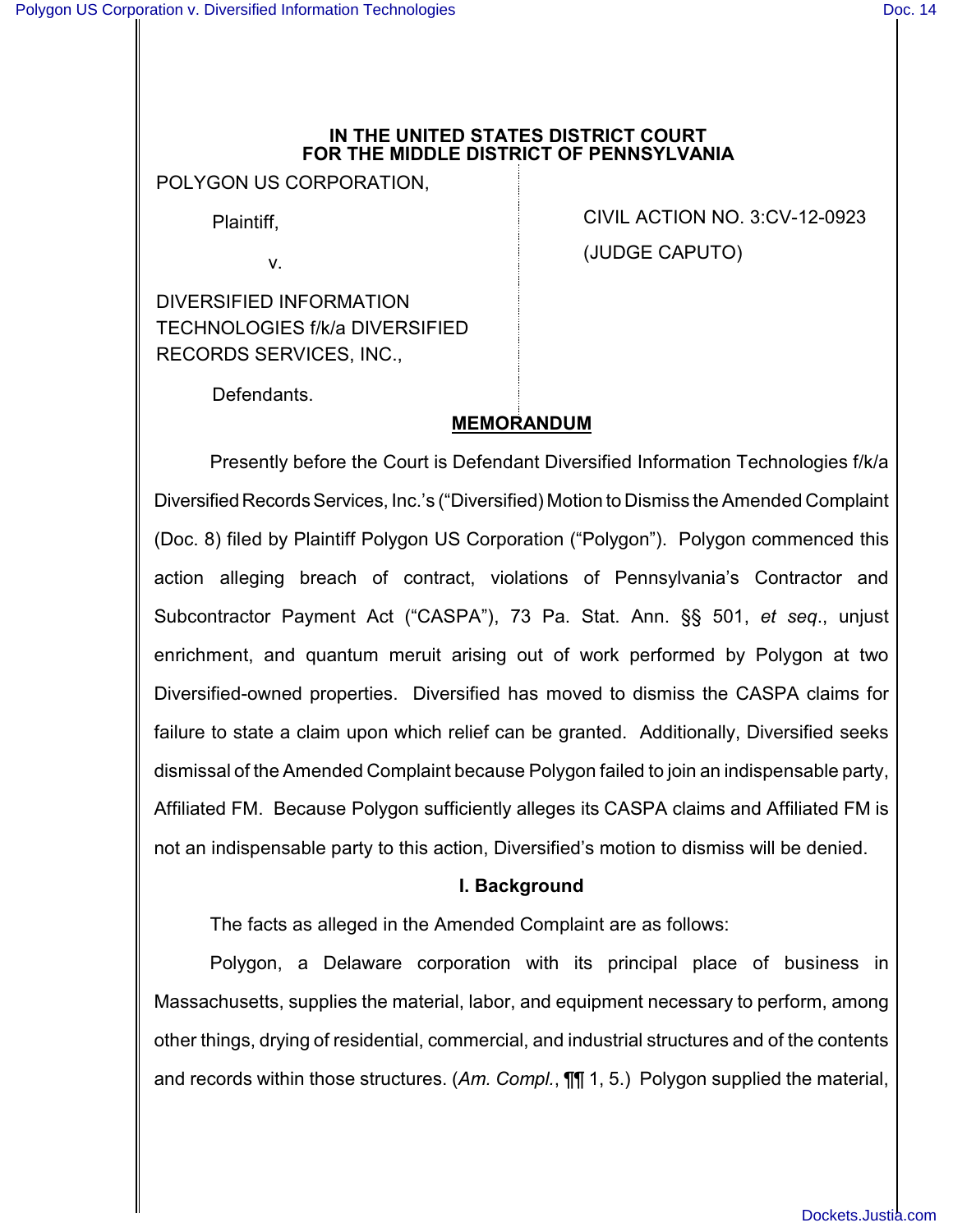labor, and equipment necessary to perform drying and dehumidification at two Diversified properties located in West Pittston, Pennsylvania: the "Delaware Property" and the "Linden Property". (*Id*. at ¶ 6.) Additionally, Polygon performed drying of contents and records located in the Delaware Property. (*Id*.)

In or about September 2011, Diversified contacted Polygon to provide all equipment, labor, and materials necessary to perform structural drying at the Delaware Property and to perform packing, removal, drying, reboxing, storage, and delivery of documents within the Delaware Property. Quotes for the work, purchase orders, and change orders resulted in the formation of the "Delaware Contract." (*Id*. at ¶ 7.) Work on the Delaware Property was performed from September 2011 through and including January 2012. (*Id*. at ¶ 8.) Polygon ultimately invoiced Diversified \$1,155,457.55 for the work. (*Id*. at ¶ 9.) Despite demand, Diversified has only paid Polygon \$445,000.00 to date. (*Id*. at ¶¶ 10-11.)

In October 2011, Diversified contacted Polygon to provide all equipment, labor, and materials necessary to perform strucutral drying at the Linden Property. (*Id*. at ¶ 14.) The work was performed pursuant to the "Linden Contract." (*Id*.) The work on the Linden Property was performed in October 2011. (*Id*. at ¶ 15.) On November 11, 2011, Polygon provided Diversified with an invoice for \$119,858.72 for the work at the Linden Property. (*Id*. at ¶ 16.) Despite demand, Diversified has refused to pay the invoiced amount. (*Id*. at ¶ 19.)

Polygon further alleges that it performed all work in a good and workmanlike manner. (*Id*. at ¶ 21.) Additionally, all conditions precedent to Polygon's right to payment have been satisfied. (*Id*. at ¶ 22.) Because it did not receive full payment, Plaintiff commenced this action alleging breach of contract, violations of CASPA, unjust enrichment, and quantum meruit. (*Id*.)

On June 19, 2012, Diversified filed the instant motion to dismiss the Amended Complaint. (Doc. 8.) Diversified argues that Plaintiff fails to state claims under CASPA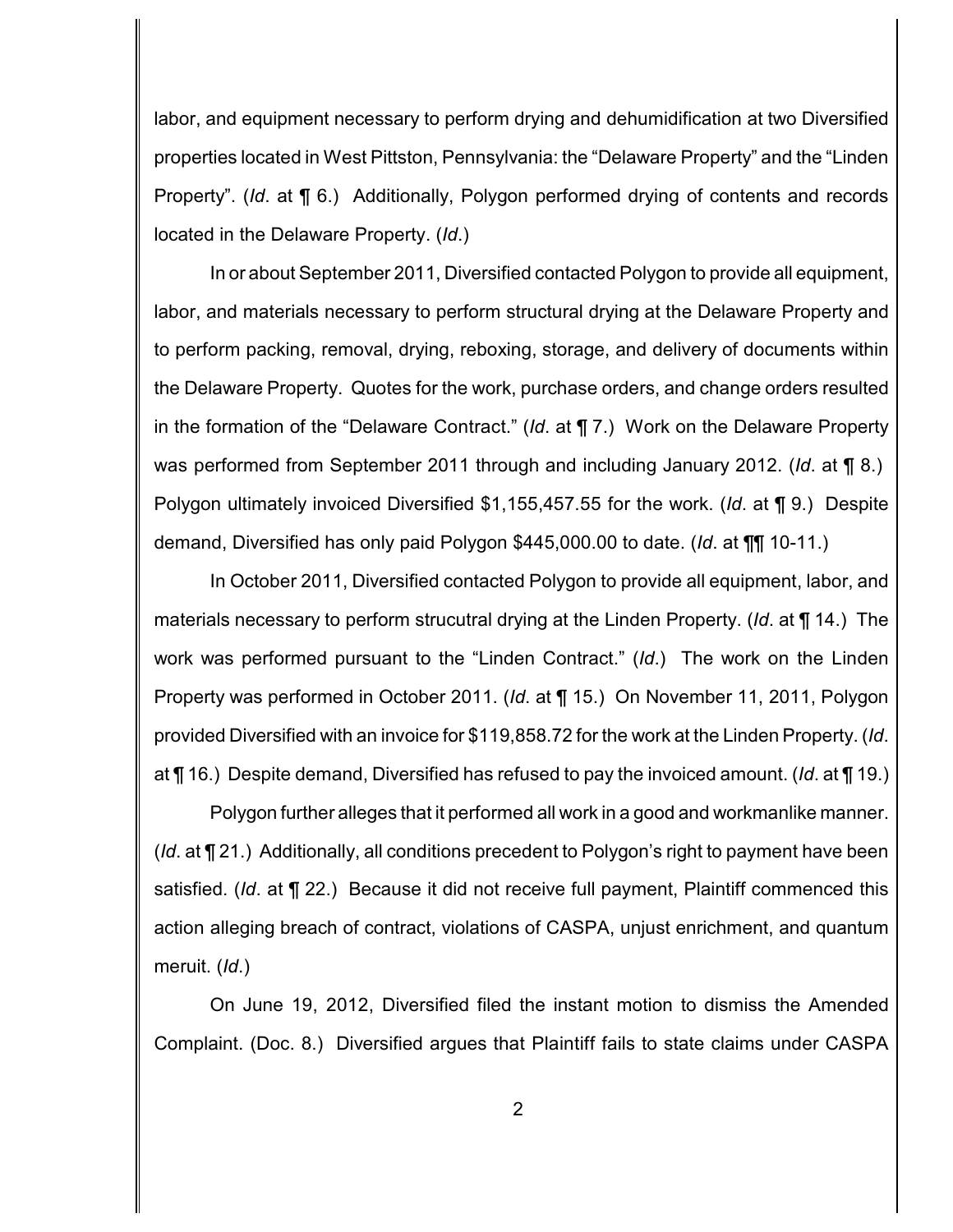because: (1) the "pack out" was not an improvement to the building under the definitions of CASPA; (2) the rental of dehumidification equipment is not covered by CASPA, and (3) no valid, signed contract has been produced by Polygon. (Doc. 9.) Diversified also argues that this action should be dismissed because Polygon failed to join an indispensable party to this action. Diversified's motion to dismiss has now been fully briefed and is ripe for disposition.

### **II. Discussion**

#### **A. Legal Standards**

#### **1. Motion to Dismiss Pursuant to 12(b)(6)**

Federal Rule of Civil Procedure 12(b)(6) provides for the dismissal of a complaint, in whole or in part, for failure to state a claim upon which relief can be granted. *See* Fed. R. Civ. P. 12(b)(6). When considering a Rule 12(b)(6) motion, the Court's role is limited to determining if a plaintiff is entitled to offer evidence in support of their claims. *See Semerenko v. Cendant Corp.*, 223 F.3d 165, 173 (3d Cir. 2000). The Court does not consider whether a plaintiff will ultimately prevail. *See id*. A defendant bears the burden of establishing that a plaintiff's complaint fails to state a claim. *See Gould Elecs. v. United States*, 220 F.3d 169, 178 (3d Cir. 2000).

"A pleading that states a claim for relief must contain . . . a short and plain statement of the claim showing that the pleader is entitled to relief." Fed.R.Civ.P. 8(a). The statement required by Rule 8(a)(2) must give the defendant fair notice of what the . . . claim is and the grounds upon which it rests. *Erickson v. Pardus*, 551 U.S. 89, 93, 127 S. Ct. 2197, 167 L. Ed. 2d 1081 (2007) (per curiam) (quoting *Bell Atl. Corp. v. Twombly*, 550 U.S. 544, 555, 127 S. Ct. 1955, 167 L. Ed. 2d 929 (2007)). Detailed factual allegations are not required. *Twombly*, 550 U.S. at 555. However, mere conclusory statements will not do; "a complaint must do more than allege the plaintiff's entitlement to relief." *Fowler v. UPMC Shadyside*, 578 F.3d 203, 210 (3d Cir. 2009). Instead, a complaint must "show" this entitlement by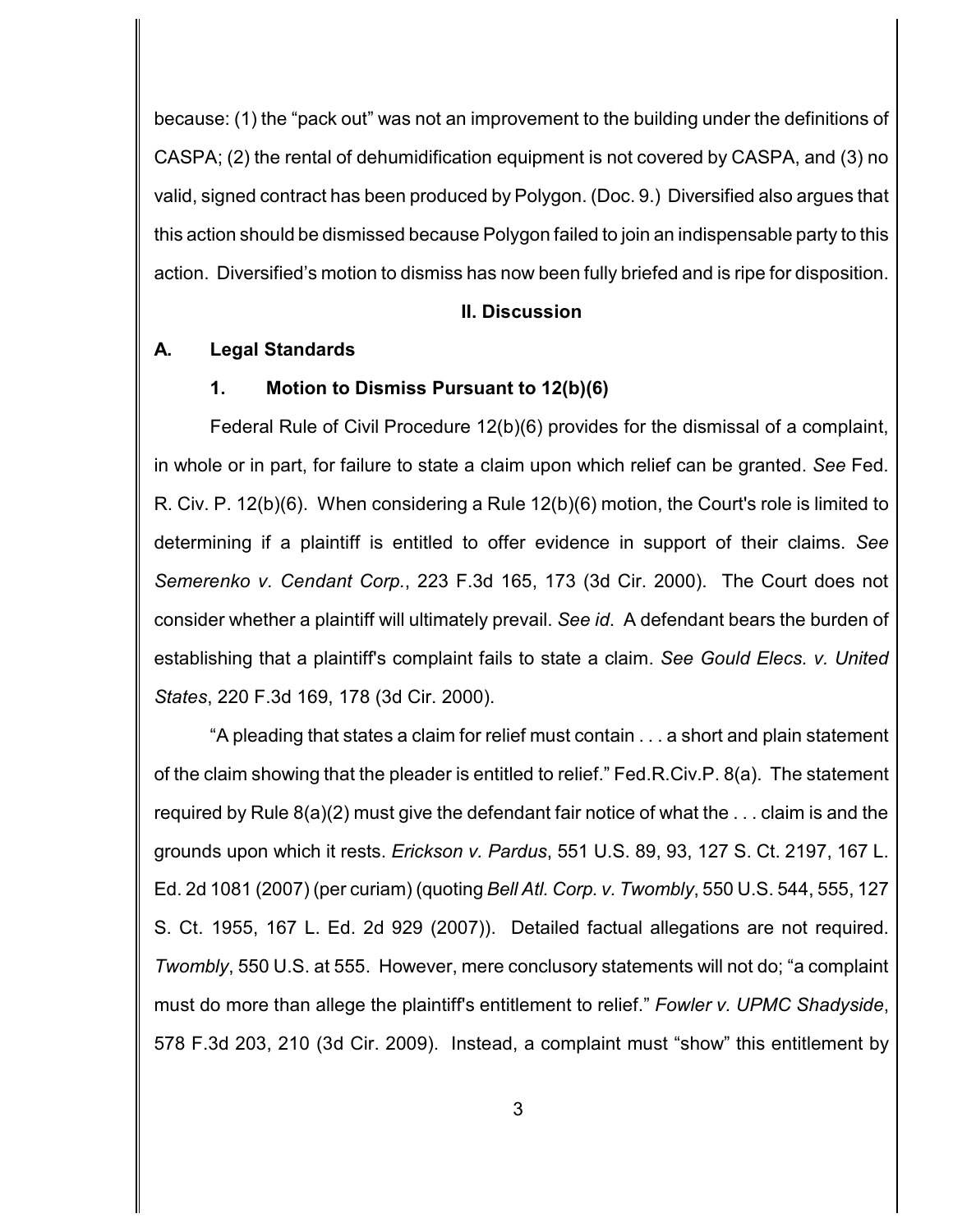alleging sufficient facts. *Id*. "While legal conclusions can provide the framework of a complaint, they must be supported by factual allegations." *Ashcroft v. Iqbal*, 556 U.S. 662, 129 S. Ct. 1937, 1950, 173 L. Ed. 2d 868 (2009). As such, "[t]he touchstone of the pleading standard is plausability." *Bistrian v. Levi*, - - - F.3d - - - , 2012 WL 4335958, at \*8 (3d Cir. Sept. 24, 2012).

The inquiry at the motion to dismiss stage is "normally broken into three parts: (1) identifying the elements of the claim, (2) reviewing the complaint to strike conclusory allegations, and then (3) looking at the well-pleaded components of the complaint and evaluating whether all of the elements identified in part one of the inquiry are sufficiently alleged." *Malleus v. George*, 641 F.3d 560, 563 (3d Cir. 2011).

Dismissal is appropriate only if, accepting as true all the facts alleged in the complaint, a plaintiff has not pleaded "enough facts to state a claim to relief that is plausible on its face," *Twombly*, 550 U.S. at 570, meaning enough factual allegations "'to raise a reasonable expectation that discovery will reveal evidence of'" each necessary element. *Phillips v. County of Allegheny*, 515 F.3d 224, 234 (3d Cir. 2008) (quoting *Twombly*, 550 U.S. at 556). "The plausibility standard is not akin to a 'probability requirement,' but it asks for more than a sheer possibility that a defendant has acted unlawfully." *Iqbal*, 129 S. Ct. at 1949. "When there are well-pleaded factual allegations, a court should assume their veracity and then determine whether they plausibly give rise to an entitlement to relief." *Iqbal*, 129 S. Ct. at 1949**.**

In deciding a motion to dismiss, the Court should consider the allegations in the complaint, exhibits attached to the complaint, and matters of public record. *See Pension Benefit Guar. Corp. v. White Consol. Indus., Inc.*, 998 F.2d 1192, 1196 (3d Cir. 1993). The Court may also consider "undisputedly authentic" documents when the plaintiff's claims are based on the documents and the defendant has attached copies of the documents to the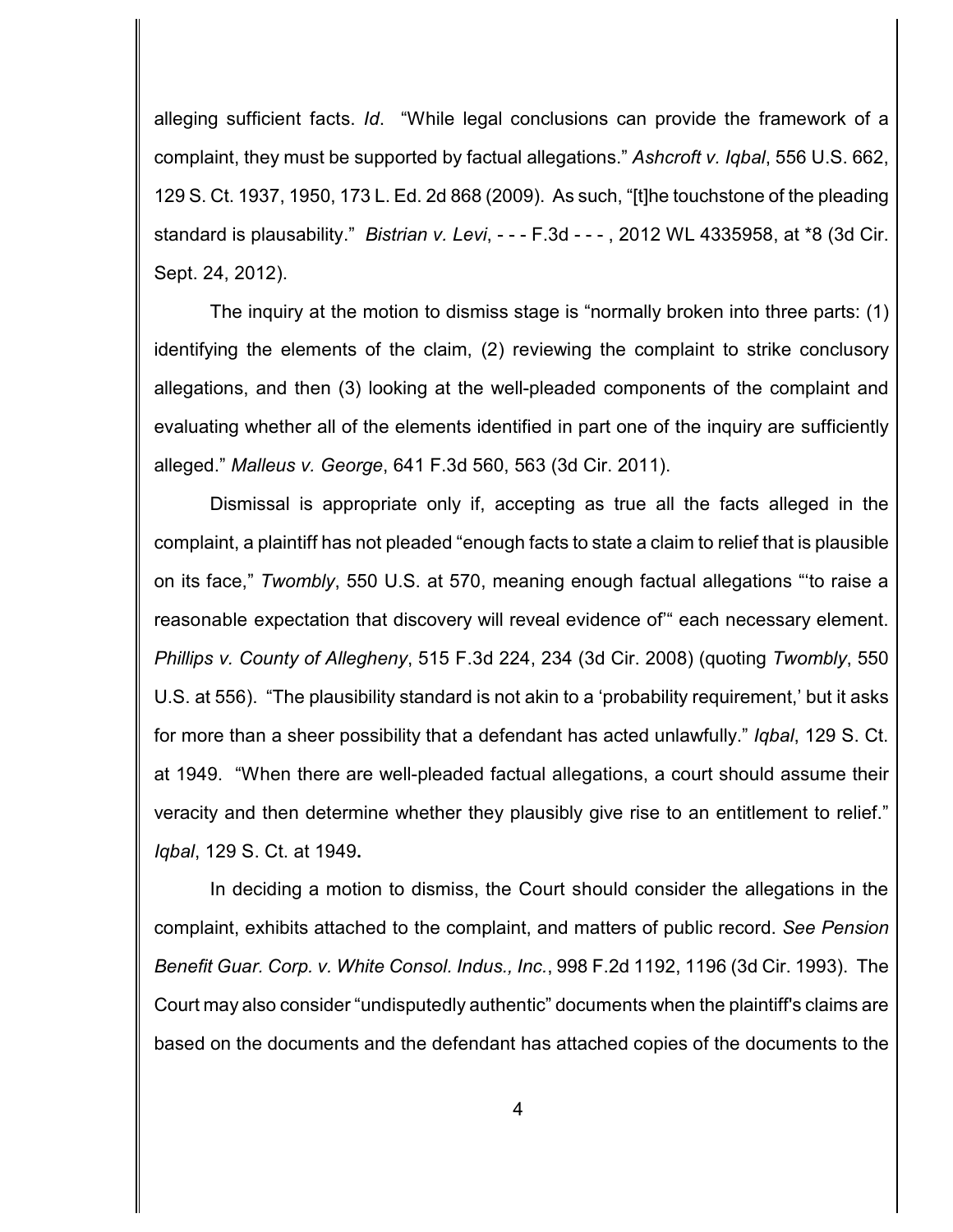motion to dismiss. *Id*. The Court need not assume the plaintiff can prove facts that were not alleged in the complaint, *see City of Pittsburgh v. W. Penn Power Co.*, 147 F.3d 256, 263 & n.13 (3d Cir. 1998), or credit a complaint's "'bald assertions'" or "'legal conclusions.'" *Morse v. Lower Merion Sch. Dist.*, 132 F.3d 902, 906 (3d Cir. 1997) (quoting *In re Burlington Coat Factory Sec. Litig.*, 114 F.3d 1410, 1429–30 (3d Cir. 1997)).

### **2. Motion to Dismiss Pursuant to 12(b)(7)**

Federal Rule of Civil Procedure 12(b)(7) provides for dismissal of a complaint for "failure to join a party under Rule 19." Fed. R. Civ. P. 12(b)(7). Thus, Rule 19 specifies the circumstances "in which the joinder of a particular party is compulsory." *Cummings v. Allstate Ins. Co.*, no. 11-02691, 2011 WL 6779321, at \*3 (E.D. Pa. Dec. 27, 2011) (citing *Gen. Refractories Co. v. First State Ins. Co.*, 500 F.3d 306, 312 (3d Cir. 2007)). Compulsory joinder is an exception to the general rule that the plaintiff has the right to choose whom to sue. *See* 7 Fed. Prac. & Proc. Civ. § 1602 (3d ed.). Rule 19 promulgates the considerations a court must undertake to properly ascertain whether a party's joinder is necessary, and empowers the court to order such action be taken if feasible. *See* Fed. R. Civ. P. 19; *see also Provident Tradesmens Bank & Trust Co. v. Patterson*, 390 U.S. 102, 107, 88 S. Ct. 733, 19 L. Ed. 2d 936 (1968); *Shetter v. Amerada Hess Corp.*, 14 F.3d 934, 938 (3d Cir. 1994).<sup>1</sup>

 $\mu$ <sup>1</sup> Rule 19 states in material part:

A person who is subject to service of process and whose joinder will not deprive the court of subject-matter jurisdiction must be joined as a party if: (A) in that person's absence, the court cannot accord complete relief among existing parties; or (B) that person claims an interest relating to the subject of the action and is so situated that disposing of the action in the person's absence may: (i) as a practical matter impair or impede the person's ability to protect the interest; or (ii) leave an existing party subject to a substantial risk of incurring double, multiple, or otherwise inconsistent obligations because of the interest.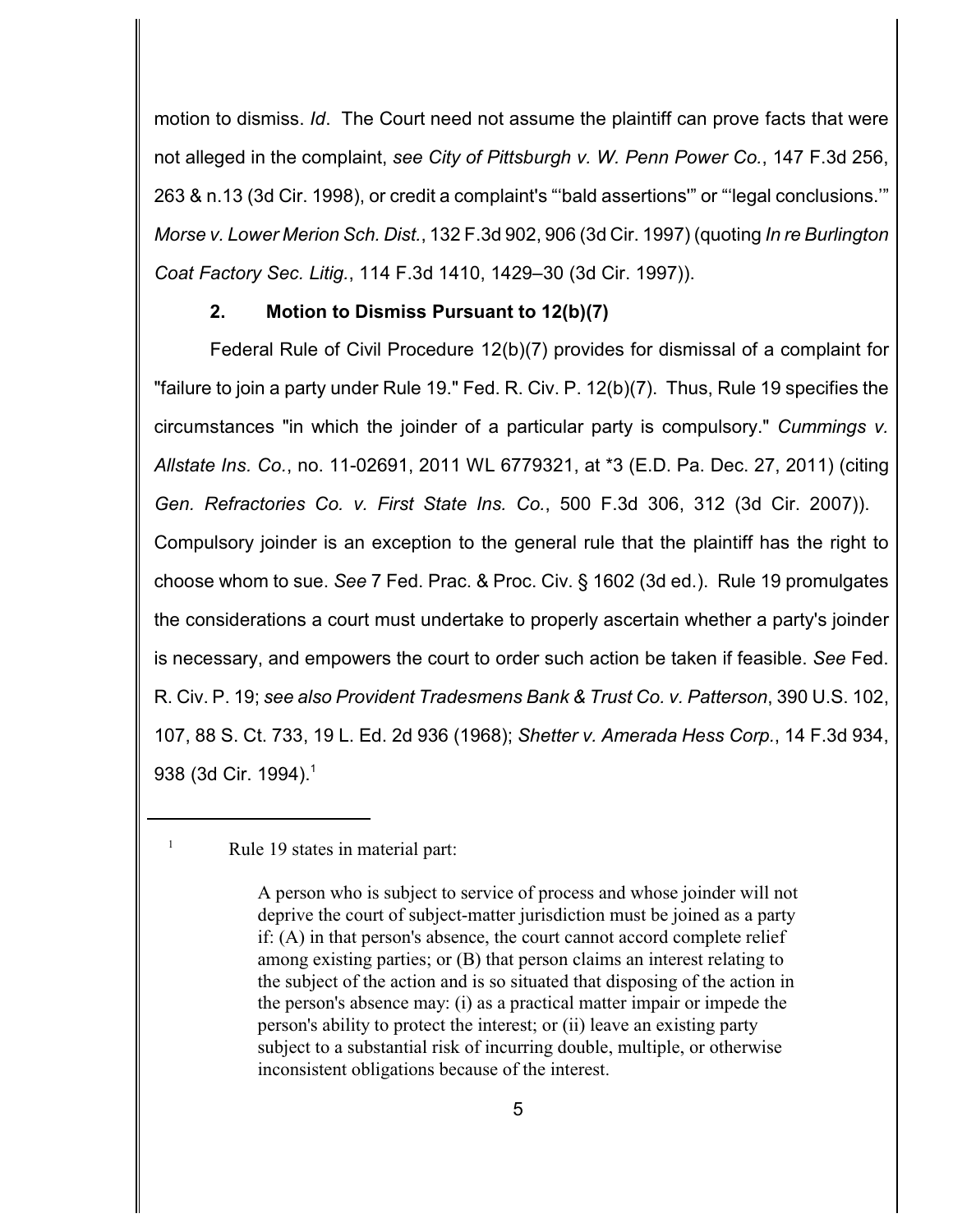Federal Rules of Civil Procedure 12(b)(7) and 19, acting in conjunction, allow a court to dismiss a case for failure to join a party in whose absence the court cannot accord complete relief, or whose interest in the dispute is of such a nature that to proceed without their presence could prejudice that party or others. *See* Fed. R. Civ. P. 12(b)(7) and 19. The moving party bears the burden to show that dismissal is proper. *Disabled in Action v. Se. Pa. Transp. Auth.*, 635 F.3d 87, 97 (3d Cir. 2011).

The analysis under Rule 19 requires a court to first determine whether the absent party should be joined as a "necessary" party under Rule 19(a). *See Gen. Refractories Co.*, 500 F.3d at 312. "If a party should be joined but joinder is not feasible . . . , the court must determine whether the absent party is indispensable under Rule 19(b)." *Cummings*, 2011 WL 6779321, at \*3 (citing *Altman v. Liberty Helicopters*, no. 10-545, 2010 WL 2998467, at \*2 (E.D. Pa. July 29, 2010)). "If the party is indispensable, then the action cannot go forward." *Id*.

As with a motion to dismiss pursuant to Rule 12(b)(6), a court reviewing a 12(b)(7) motion must accept the allegations in the complaint as true and draw all reasonable inferences in favor of the non-moving party. *See id*. at \*3 (citing *Pittsburgh Logistisics Sys., Inc. v. C.R. England, Inc.*, 669 F. Supp. 2d 613, 618 (W.D. Pa. 2009)). However, a court deciding a Rule 12(b)(7) motion "may consider 'relevant, extra-pleading evidence' when ruling on a rule 12(b)(7) motion." *Id*. at \*3 (quoting *Citizen Band Potawatomi Indian Tribe of OK v. Collier*, 17 F.3d 1292, 1293 (10th Cir. 1994)).

#### **B. Polygon adequately states its CASPA claims.**

CASPA, 73 Pa. Stat. Ann. §§ 501, *et seq*., provides that "[p]erformance by a contractor or a subcontractor in accordance with the provisions of a contract shall entitle the contractor or subcontractor to payment from the party with whom the contractor or subcontractor has contracted." 73 Pa. Stat. Ann. § 504. The Act applies "to construction contracts executed on or after the effective date of this act." 73 Pa. Stat. Ann. § 515. A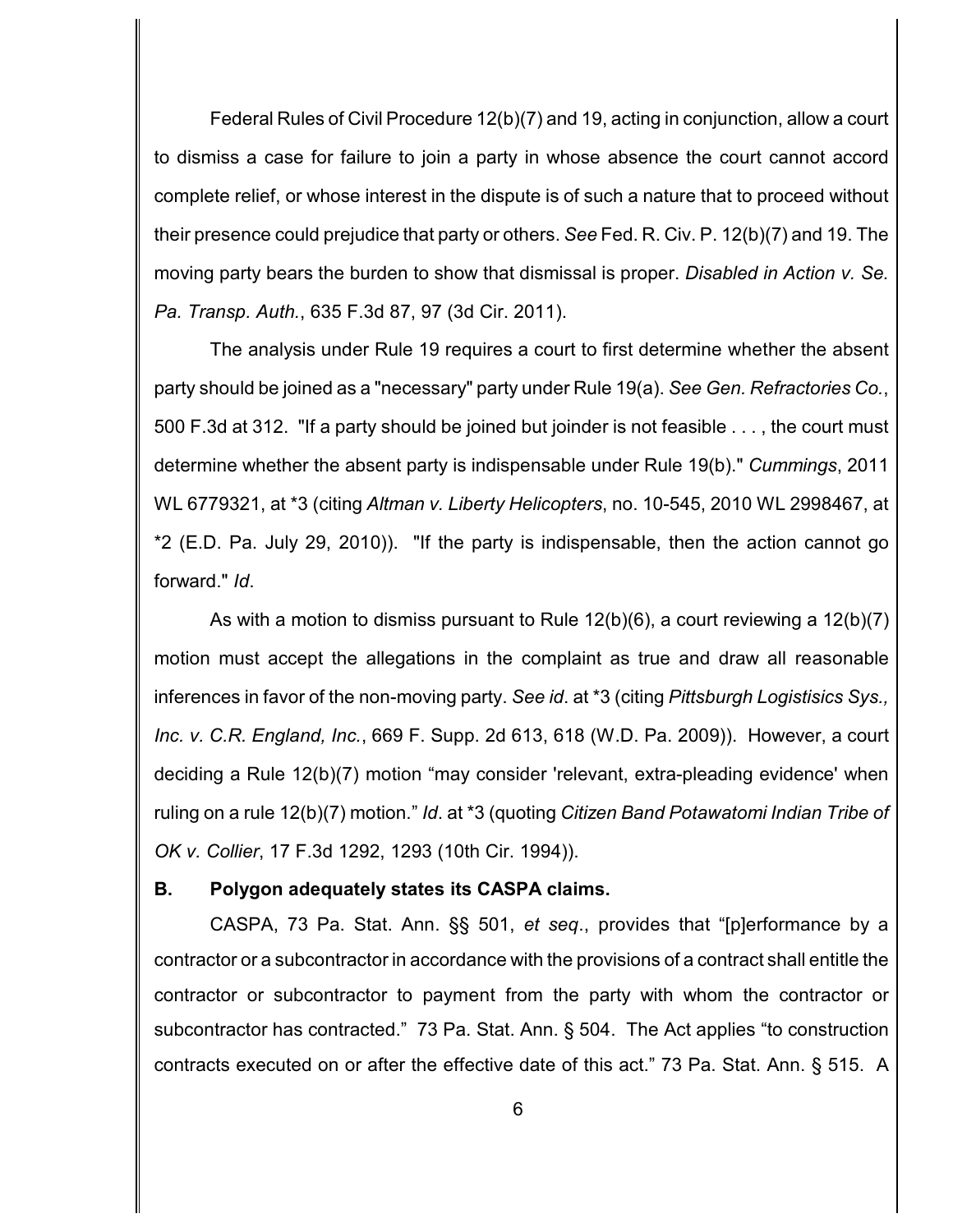"construction contract" is "[a]n agreement, whether written or oral, to perform work on any real property located within this Commonwealth." 73 Pa. Stat. Ann. § 502. "Real property" is defined as "[r]eal estate that is improved, including lands, leaseholds, tenements and hereditaments, and improvements placed thereon." *Id*. To "improve" means "[t]o design, effect, alter, provide professional or skilled services, repair or demolish any improvement upon, . . . or to perform any labor upon improvements." *Id*. Lastly, an "improvement" means, in relevant part, "[a]ll or any part of a building or structure." *Id*.

In seeking dismissal of Polygon's CASPA claims, Diversified agues: (1) the "pack out"- the removal of inventory from the building- was not an improvement to the building under CASPA;<sup>2</sup> (2) the rental of dehumidification equipment is not covered by CASPA; and (3) no valid, signed contract has been produced by Polygon. Accordingly, Diversified asserts that Polygon has failed to state a claim under CASPA.

In opposition, Polygon claims that, for purposes of a motion to dismiss, they have sufficiently articulated all necessary elements to state claims under CASPA. First, they argue that the Linden and Delaware Properties are "real property" under the terms of CASPA. Second, Polygon insists that Diversified misconstrues its allegations as to improvements to Diversified's properties. According to Polygon, the labor provided to dry Diversified's properties constitute work to an improvement pursuant to the statute. Lastly, Polygon argues that the services it provided to Diversified were not simply the lease of dehumidification equipment, but that Polygon also provided skilled labor services to dry Diversified's properties.

Diversified's motion to dismiss the CASPA claims will be denied. Here, Polygon sufficiently alleges that it performed work in accordance with the terms of two construction contracts- the Delaware and Linden contracts. (*Am. Compl.*, ¶¶ 7, 14, 21.) Moreover, Polygon adequately alleges that it improved an improvement to real property, as it claims

<sup>&</sup>lt;sup>2</sup> Polygon, however, "does not seek CASPA relief for this pack-out work." (Doc. 12.)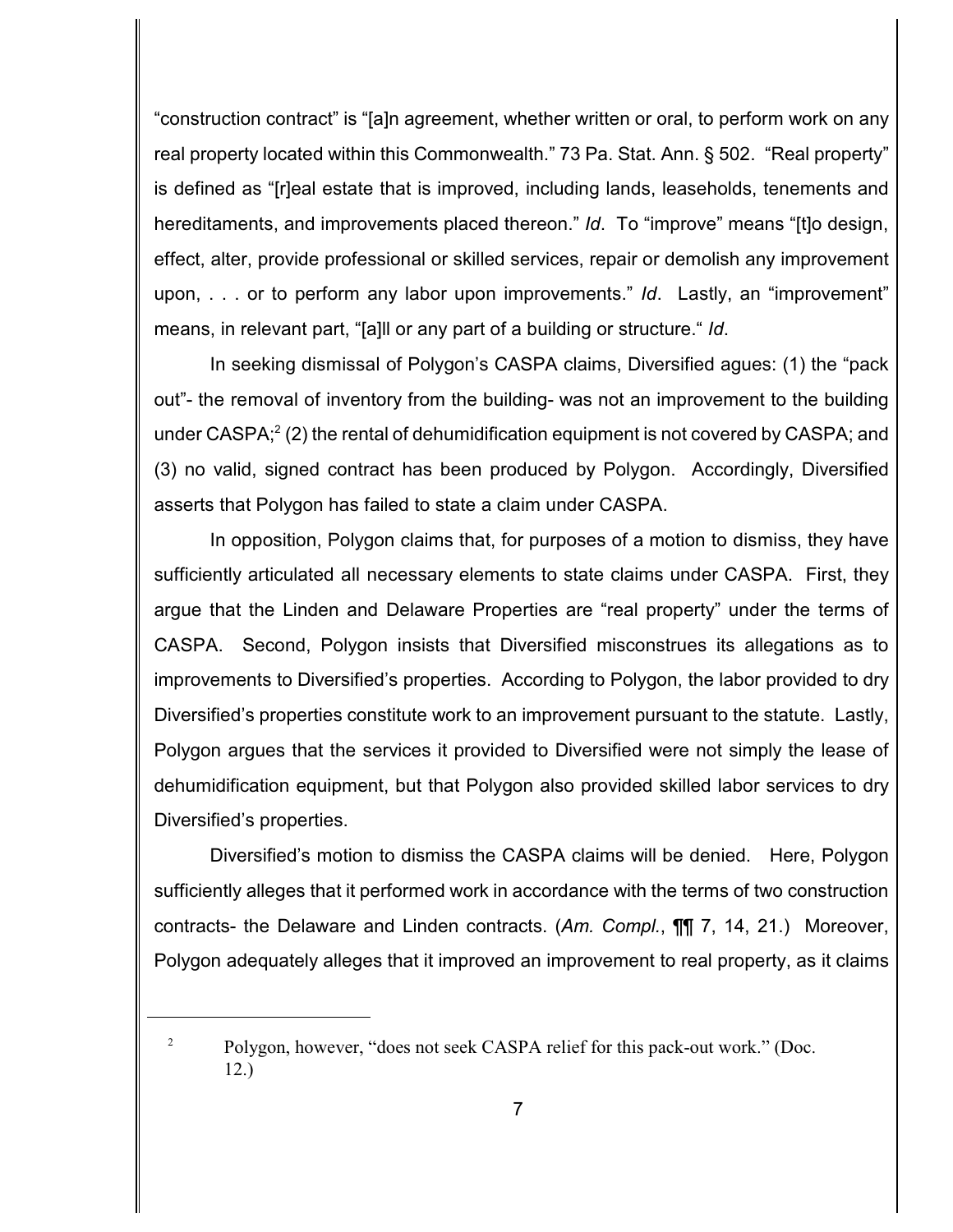that it "supplied the material, labor, and equipment necessary to perform, among other things, drying of residential, commercial, and industrial structures . . . ." (*Id*. at ¶ 5, 6.) Pennsylvania courts have recognized that CASPA "is broadly written" and covers a wide variety of work, such as interior cosmetic painting. *See Richardson v. Sherman*, 26 Pa. D. & C.4th 193, 194 (Pa. Ct. Com. Pl. Allegheny Cnty. 1996). Thus, Polygon has adequately alleged that its drying and dehumidification services qualify as work covered by CASPA. Lastly, Diversified's position that Polygon only rented equipment to Diversified and did not perform any physical drying services is rebutted by the allegations in the Second Amended Complaint, which alleges that Polygon was contracted to provide all "labor" necessary to perform structural drying at the Delaware and Linden Properties. (*Am. Compl.*, ¶¶ 5-7, 14.) 3 Accordingly, the CASPA claims are sufficiently pled to withstand Diversified's motion to dismiss.

# **C. Affiliated FM is not an indispensable party.**

Alternatively, Diversified asserts that the Amended Complaint should be dismissed in its entirety for failure to join an indispensable party. According to Diversified, Affiliated FM, Diversified's insurer, has an interest in this matter that will be compromised if it is not a party to this litigation. Diversified further contends that in early 2012, it made an insurance claim with Affiliated FM, but the claim was denied due to lack of documentation by Polygon. As such, "should Polygon be awarded damages under this alleged contract, Diversified will be forced to bring a suit against Affiliated FM for a bad faith denial of its insurance claim." (Doc. 11.)

In opposition, Polygon asserts that it has no contractual or legal relationship with

<sup>&</sup>lt;sup>3</sup> *Reco Equip., Inc. v. John T. Subrick Contracting, Inc., 780 A.2d 684, 687 (Pa.* Super. 2001) does not compel a different result. In *Reco Equip.*, the appellee "merely agreed to lease a piece of equipment at a certain monthly rate," and "did not enter into an agreement to perform work on real property." *Id.* Here, however, Polygon contracted to provide the labor or services with respect to the drying and dehumidification of Diversified's properties. *Reco Equip.*, therefore, does not mandate dismissal of Polygon's CASPA claims on the instant motion to dismiss.